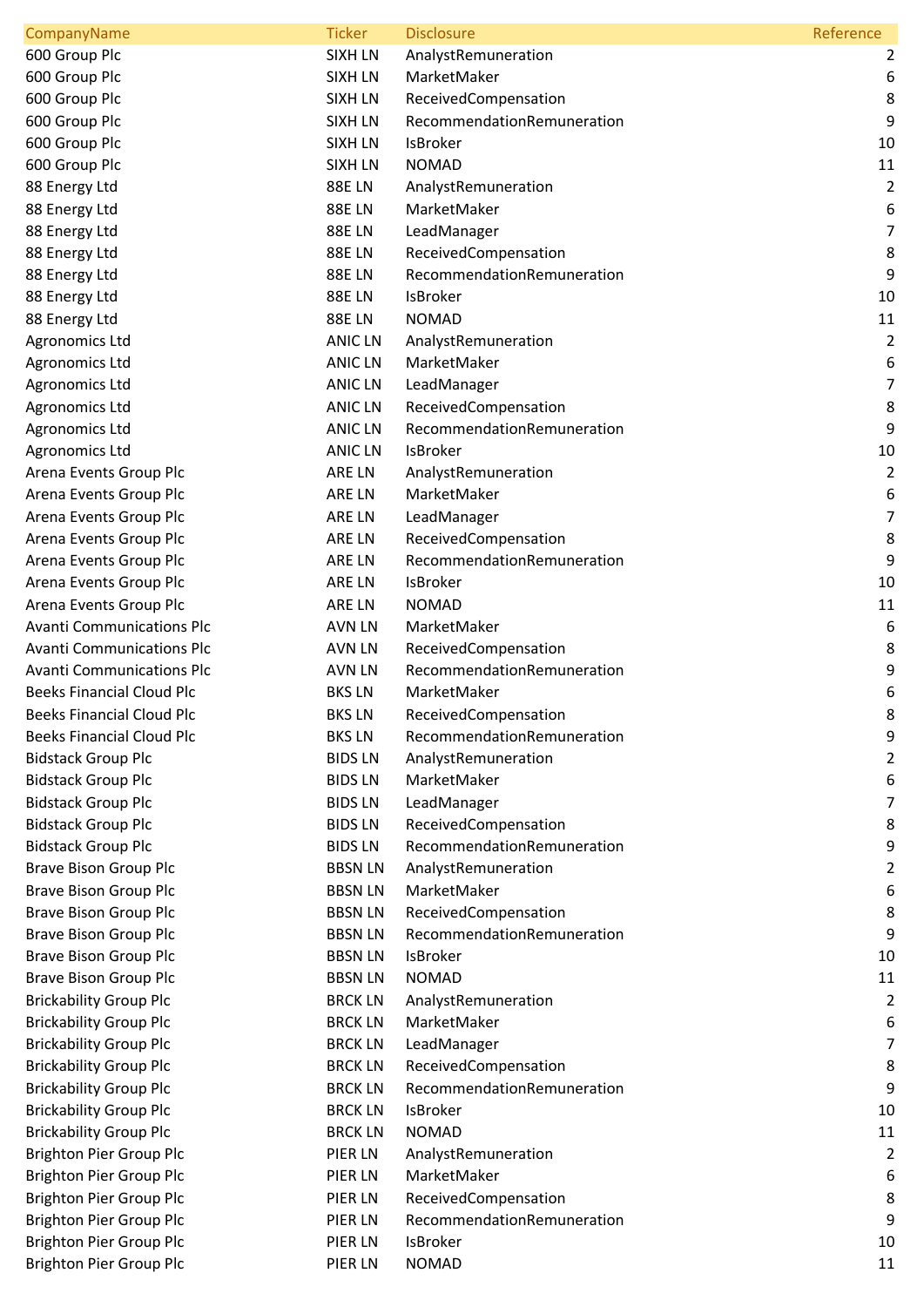| <b>Caledonia Mining Corporation Plc</b> | <b>CMCLLN</b>       | AnalystRemur                |
|-----------------------------------------|---------------------|-----------------------------|
| <b>Caledonia Mining Corporation Plc</b> | <b>CMCLLN</b>       | MarketMaker                 |
| <b>Caledonia Mining Corporation Plc</b> | <b>CMCLLN</b>       | ReceivedCom                 |
| <b>Caledonia Mining Corporation Plc</b> | <b>CMCLLN</b>       | Recommenda                  |
| <b>Caledonia Mining Corporation Plc</b> | <b>CMCL LN</b>      | <b>IsBroker</b>             |
| <b>Caledonia Mining Corporation Plc</b> | <b>CMCLLN</b>       | <b>NOMAD</b>                |
| <b>Calnex Solutions plc</b>             | <b>CLX LN</b>       | AnalystRemur                |
| Calnex Solutions plc                    | <b>CLX LN</b>       | MarketMaker                 |
| <b>Calnex Solutions plc</b>             | <b>CLX LN</b>       | ReceivedCom                 |
| Calnex Solutions plc                    | <b>CLX LN</b>       | Recommenda                  |
| Calnex Solutions plc                    | <b>CLX LN</b>       | <b>IsBroker</b>             |
| Calnex Solutions plc                    | <b>CLX LN</b>       | <b>NOMAD</b>                |
| CAP-XX Ltd                              | <b>CPX LN</b>       | AnalystStocklı              |
| CAP-XX Ltd                              | <b>CPX LN</b>       | AnalystRemur                |
| CAP-XX Ltd                              | <b>CPX LN</b>       | MarketMaker                 |
| CAP-XX Ltd                              | <b>CPX LN</b>       | LeadManager                 |
| CAP-XX Ltd                              | <b>CPX LN</b>       | ReceivedCom                 |
| CAP-XX Ltd                              | <b>CPX LN</b>       | Recommenda                  |
| CAP-XX Ltd                              | <b>CPX LN</b>       | <b>IsBroker</b>             |
| <b>Chamberlin Plc</b>                   | <b>CMHLN</b>        | AnalystRemur                |
| <b>Chamberlin Plc</b>                   | <b>CMHLN</b>        | MarketMaker                 |
| Chamberlin Plc                          | <b>CMHLN</b>        | LeadManager                 |
| <b>Chamberlin Plc</b>                   | <b>CMHLN</b>        | ReceivedCom                 |
| <b>Chamberlin Plc</b>                   | <b>CMHLN</b>        | Recommenda                  |
| Chamberlin Plc                          | <b>CMHLN</b>        | <b>IsBroker</b>             |
| Chamberlin Plc                          | <b>CMHLN</b>        | <b>NOMAD</b>                |
| <b>Chamberlin Plc</b>                   | <b>CMHLN</b>        | CenkosLong                  |
| Chariot Ltd                             | <b>CHARLN</b>       | AnalystRemur                |
| Chariot Ltd                             | <b>CHARLN</b>       | MarketMaker                 |
| Chariot Ltd                             | <b>CHARLN</b>       | LeadManager                 |
| <b>Chariot Ltd</b>                      | <b>CHARLN</b>       | ReceivedCom                 |
| Chariot Ltd                             | <b>CHARLN</b>       | Recommenda                  |
| Chariot Ltd                             | <b>CHARLN</b>       | <b>IsBroker</b>             |
| <b>Chariot Ltd</b>                      | <b>CHARLN</b>       | <b>NOMAD</b>                |
| Circle Property Plc                     | <b>CRCLN</b>        | AnalystRemur                |
| Circle Property Plc                     | <b>CRCLN</b>        | MarketMaker                 |
| Circle Property Plc                     | <b>CRCLN</b>        | ReceivedCom                 |
| Circle Property Plc                     | <b>CRCLN</b>        | Recommenda                  |
| Circle Property Plc                     | <b>CRCLN</b>        | <b>IsBroker</b>             |
| Circle Property Plc                     | <b>CRCLN</b>        | <b>NOMAD</b>                |
| Circle Property Plc                     | <b>CRCLN</b>        | CenkosLong                  |
| Clean Power Hydrogen Plc                | CPH <sub>2</sub> LN | AnalystRemur                |
| Clean Power Hydrogen Plc                | CPH <sub>2</sub> LN | MarketMaker                 |
| Clean Power Hydrogen Plc                | CPH <sub>2</sub> LN | LeadManager                 |
| Clean Power Hydrogen Plc                | CPH <sub>2</sub> LN | ReceivedCom                 |
| Clean Power Hydrogen Plc                | CPH <sub>2</sub> LN | Recommenda                  |
| Clean Power Hydrogen Plc                | CPH <sub>2</sub> LN | <b>IsBroker</b>             |
| Clean Power Hydrogen Plc                | CPH <sub>2</sub> LN | <b>NOMAD</b>                |
| Concurrent Technologies Plc             | <b>CNCLN</b>        | AnalystRemur<br>MarketMaker |
| Concurrent Technologies Plc             | <b>CNCLN</b>        |                             |
| Concurrent Technologies Plc             | <b>CNCLN</b>        | ReceivedCom                 |
| Concurrent Technologies Plc             | <b>CNCLN</b>        | Recommenda                  |
| Concurrent Technologies Plc             | <b>CNCLN</b>        | <b>IsBroker</b>             |
| Concurrent Technologies Plc             | <b>CNCLN</b>        | <b>NOMAD</b>                |
| Corero Network Security plc             | CNS <sub>LN</sub>   | AnalystRemur                |
| Corero Network Security plc             | CNS LN              | MarketMaker                 |
| Corero Network Security plc             | CNS LN              | ReceivedCom                 |

| <b>Caledonia Mining Corporation Plc</b> | <b>CMCLLN</b>       | AnalystRemuneration        | $\overline{2}$   |
|-----------------------------------------|---------------------|----------------------------|------------------|
| <b>Caledonia Mining Corporation Plc</b> | <b>CMCLLN</b>       | MarketMaker                | 6                |
| Caledonia Mining Corporation Plc        | <b>CMCLLN</b>       | ReceivedCompensation       | 8                |
| <b>Caledonia Mining Corporation Plc</b> | <b>CMCLLN</b>       | RecommendationRemuneration | 9                |
| <b>Caledonia Mining Corporation Plc</b> | <b>CMCLLN</b>       | <b>IsBroker</b>            | 10               |
| <b>Caledonia Mining Corporation Plc</b> | <b>CMCLLN</b>       | <b>NOMAD</b>               | 11               |
| Calnex Solutions plc                    | <b>CLX LN</b>       | AnalystRemuneration        | $\overline{2}$   |
| Calnex Solutions plc                    | <b>CLX LN</b>       | MarketMaker                | 6                |
| Calnex Solutions plc                    | <b>CLX LN</b>       | ReceivedCompensation       | $\,8\,$          |
| Calnex Solutions plc                    | <b>CLX LN</b>       | RecommendationRemuneration | 9                |
| Calnex Solutions plc                    | <b>CLX LN</b>       | <b>IsBroker</b>            | 10               |
| Calnex Solutions plc                    | <b>CLX LN</b>       | <b>NOMAD</b>               | 11               |
| CAP-XX Ltd                              | <b>CPX LN</b>       | AnalystStockInCompany      | 1                |
| CAP-XX Ltd                              | <b>CPX LN</b>       | AnalystRemuneration        | 2                |
| CAP-XX Ltd                              | <b>CPX LN</b>       | MarketMaker                | 6                |
| CAP-XX Ltd                              | <b>CPX LN</b>       | LeadManager                | 7                |
| CAP-XX Ltd                              | <b>CPX LN</b>       | ReceivedCompensation       | $\bf 8$          |
| CAP-XX Ltd                              | <b>CPX LN</b>       | RecommendationRemuneration | $\boldsymbol{9}$ |
| CAP-XX Ltd                              | <b>CPX LN</b>       | <b>IsBroker</b>            | 10               |
| Chamberlin Plc                          | <b>CMHLN</b>        | AnalystRemuneration        | $\overline{2}$   |
| Chamberlin Plc                          | <b>CMHLN</b>        | MarketMaker                | 6                |
| Chamberlin Plc                          | <b>CMHLN</b>        | LeadManager                | $\overline{7}$   |
| Chamberlin Plc                          | <b>CMHLN</b>        | ReceivedCompensation       | 8                |
| Chamberlin Plc                          | <b>CMHLN</b>        | RecommendationRemuneration | 9                |
| Chamberlin Plc                          | <b>CMHLN</b>        | IsBroker                   | 10               |
| Chamberlin Plc                          | <b>CMHLN</b>        | <b>NOMAD</b>               | 11               |
| Chamberlin Plc                          | <b>CMHLN</b>        | CenkosLong                 | 13               |
| Chariot Ltd                             | <b>CHARLN</b>       | AnalystRemuneration        | $\overline{2}$   |
| Chariot Ltd                             | <b>CHARLN</b>       | MarketMaker                | 6                |
| <b>Chariot Ltd</b>                      | <b>CHARLN</b>       | LeadManager                | 7                |
| Chariot Ltd                             | <b>CHARLN</b>       | ReceivedCompensation       | 8                |
| Chariot Ltd                             | <b>CHARLN</b>       | RecommendationRemuneration | 9                |
| <b>Chariot Ltd</b>                      | <b>CHARLN</b>       | <b>IsBroker</b>            | 10               |
| <b>Chariot Ltd</b>                      | <b>CHARLN</b>       | <b>NOMAD</b>               | 11               |
| Circle Property Plc                     | CRC LN              | AnalystRemuneration        | $\overline{2}$   |
| Circle Property Plc                     | <b>CRCLN</b>        | MarketMaker                | 6                |
| Circle Property Plc                     | <b>CRCLN</b>        | ReceivedCompensation       | $\bf 8$          |
| Circle Property Plc                     | CRC LN              | RecommendationRemuneration | 9                |
| Circle Property Plc                     | <b>CRCLN</b>        | <b>IsBroker</b>            | 10               |
| Circle Property Plc                     | CRC LN              | <b>NOMAD</b>               | 11               |
| Circle Property Plc                     | CRC LN              | CenkosLong                 | 13               |
| Clean Power Hydrogen Plc                | CPH <sub>2</sub> LN | AnalystRemuneration        | $\overline{2}$   |
| Clean Power Hydrogen Plc                | CPH <sub>2</sub> LN | MarketMaker                | 6                |
| Clean Power Hydrogen Plc                | CPH <sub>2</sub> LN | LeadManager                | $\overline{7}$   |
| Clean Power Hydrogen Plc                | CPH <sub>2</sub> LN | ReceivedCompensation       | 8                |
| Clean Power Hydrogen Plc                | CPH <sub>2</sub> LN | RecommendationRemuneration | 9                |
| Clean Power Hydrogen Plc                | CPH <sub>2</sub> LN | <b>IsBroker</b>            | 10               |
| Clean Power Hydrogen Plc                | CPH <sub>2</sub> LN | <b>NOMAD</b>               | 11               |
| Concurrent Technologies Plc             | CNC LN              | AnalystRemuneration        | $\overline{2}$   |
| Concurrent Technologies Plc             | <b>CNCLN</b>        | MarketMaker                | 6                |
| Concurrent Technologies Plc             | <b>CNCLN</b>        | ReceivedCompensation       | 8                |
| Concurrent Technologies Plc             | <b>CNCLN</b>        | RecommendationRemuneration | 9                |
| Concurrent Technologies Plc             | <b>CNCLN</b>        | IsBroker                   | 10               |
| Concurrent Technologies Plc             | <b>CNCLN</b>        | <b>NOMAD</b>               | 11               |
| Corero Network Security plc             | CNS LN              | AnalystRemuneration        | 2                |
| Corero Network Security plc             | CNS LN              | MarketMaker                | 6                |
| Corero Network Security plc             | CNS LN              | ReceivedCompensation       | 8                |
|                                         |                     |                            |                  |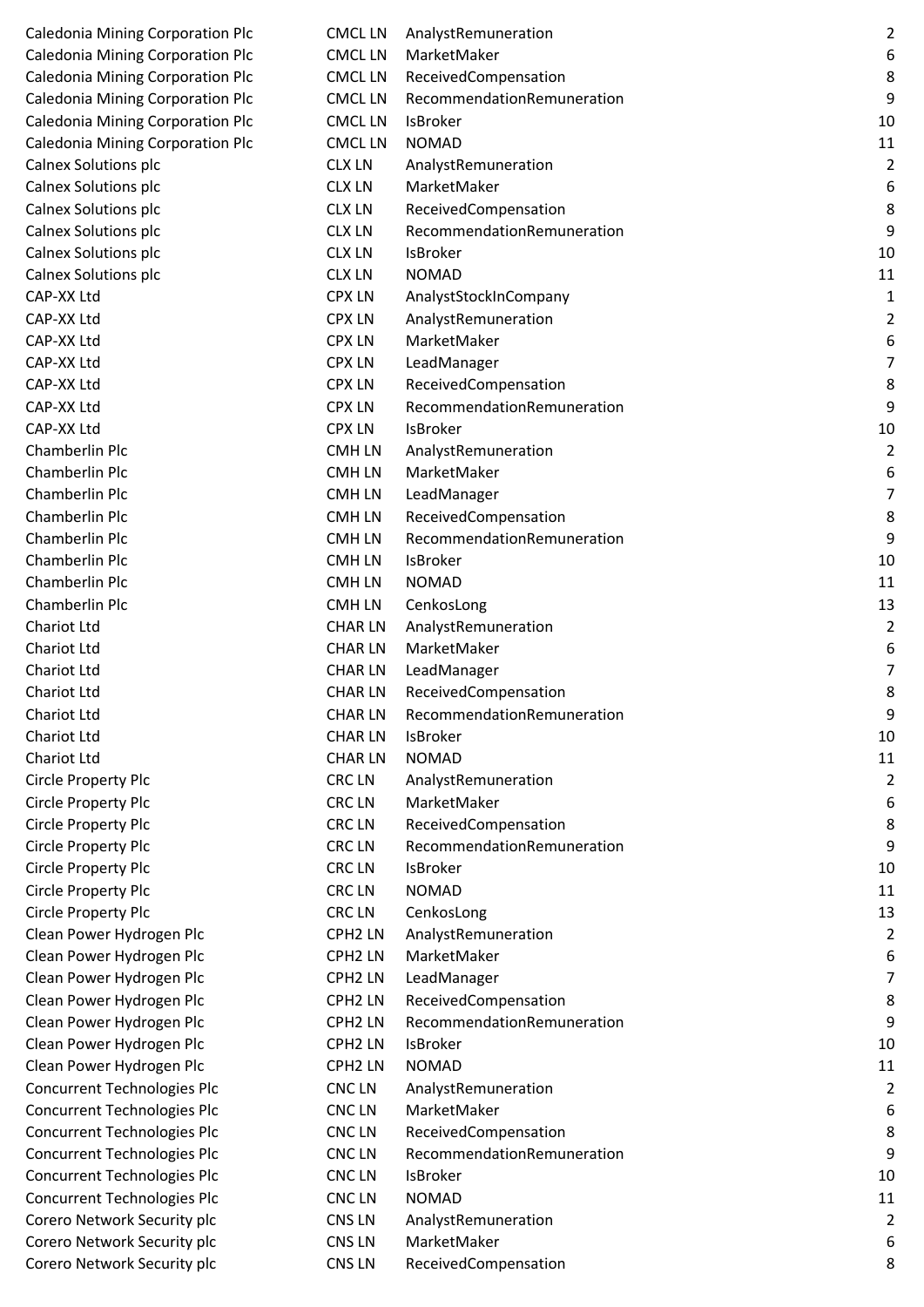| Corero Network Security plc     | <b>CNS LN</b>  | Recommenda      |
|---------------------------------|----------------|-----------------|
| Corero Network Security plc     | <b>CNS LN</b>  | <b>IsBroker</b> |
| Corero Network Security plc     | <b>CNS LN</b>  | <b>NOMAD</b>    |
| Creo Medical Group Plc          | <b>CREOLN</b>  | AnalystRemur    |
| Creo Medical Group Plc          | <b>CREOLN</b>  | MarketMaker     |
| Creo Medical Group Plc          | <b>CREOLN</b>  | LeadManager     |
| Creo Medical Group Plc          | <b>CREOLN</b>  | ReceivedCom     |
| Creo Medical Group Plc          | <b>CREOLN</b>  | Recommenda      |
| Creo Medical Group Plc          | <b>CREOLN</b>  | <b>IsBroker</b> |
| <b>Creo Medical Group Plc</b>   | <b>CREOLN</b>  | <b>NOMAD</b>    |
| Directa Plus Plc                | <b>DCTALN</b>  | AnalystRemur    |
| Directa Plus Plc                | <b>DCTALN</b>  | MarketMaker     |
| Directa Plus Plc                | <b>DCTALN</b>  | ReceivedCom     |
| Directa Plus Plc                | <b>DCTALN</b>  | Recommenda      |
| Directa Plus Plc                | <b>DCTALN</b>  | <b>IsBroker</b> |
| Directa Plus Plc                | <b>DCTALN</b>  | <b>NOMAD</b>    |
| Diversified Energy Company Plc  | DEC LN         | AnalystRemur    |
| Diversified Energy Company Plc  | DEC LN         | MarketMaker     |
| Diversified Energy Company Plc  | DEC LN         | ReceivedCom     |
| Diversified Energy Company Plc  | DEC LN         | Recommenda      |
| Duke Royalty Ltd                | <b>DUKE LN</b> | AnalystRemur    |
| Duke Royalty Ltd                | <b>DUKE LN</b> | MarketMaker     |
| Duke Royalty Ltd                | <b>DUKE LN</b> | LeadManager     |
| Duke Royalty Ltd                | <b>DUKE LN</b> | ReceivedCom     |
| Duke Royalty Ltd                | <b>DUKE LN</b> | Recommenda      |
| Duke Royalty Ltd                | <b>DUKE LN</b> | <b>IsBroker</b> |
| Duke Royalty Ltd                | <b>DUKE LN</b> | <b>NOMAD</b>    |
| Eden Research Plc               | <b>EDEN LN</b> | AnalystRemur    |
| <b>Eden Research Plc</b>        | <b>EDEN LN</b> | MarketMaker     |
| Eden Research Plc               | <b>EDEN LN</b> | ReceivedCom     |
| Eden Research Plc               | <b>EDEN LN</b> | Recommenda      |
| Eden Research Plc               | <b>EDEN LN</b> | <b>IsBroker</b> |
| <b>Eden Research Plc</b>        | <b>EDEN LN</b> | <b>NOMAD</b>    |
| <b>Empyrean Energy Plc</b>      | <b>EMELN</b>   | AnalystRemur    |
| <b>Empyrean Energy Plc</b>      | <b>EMELN</b>   | MarketMaker     |
| <b>Empyrean Energy Plc</b>      | <b>EMELN</b>   | ReceivedCom     |
| <b>Empyrean Energy Plc</b>      | <b>EMELN</b>   | Recommenda      |
| <b>Empyrean Energy Plc</b>      | <b>EMELN</b>   | <b>IsBroker</b> |
| <b>Empyrean Energy Plc</b>      | <b>EMELN</b>   | <b>NOMAD</b>    |
| Facilities by ADF Plc           | <b>ADF LN</b>  | AnalystRemur    |
| Facilities by ADF Plc           | <b>ADF LN</b>  | MarketMaker     |
| Facilities by ADF Plc           | <b>ADF LN</b>  | LeadManager     |
| Facilities by ADF Plc           | <b>ADF LN</b>  | ReceivedCom     |
| Facilities by ADF Plc           | <b>ADF LN</b>  | Recommenda      |
| Facilities by ADF Plc           | <b>ADF LN</b>  | <b>IsBroker</b> |
| Facilities by ADF Plc           | <b>ADF LN</b>  | <b>NOMAD</b>    |
| Facilities by ADF Plc           | <b>ADF LN</b>  | CenkosLong      |
| Falcon Oil & Gas Ltd            | <b>FOG LN</b>  | AnalystRemur    |
| Falcon Oil & Gas Ltd            | <b>FOG LN</b>  | MarketMaker     |
| Falcon Oil & Gas Ltd            | <b>FOG LN</b>  | ReceivedCom     |
| Falcon Oil & Gas Ltd            | <b>FOG LN</b>  | Recommenda      |
| Falcon Oil & Gas Ltd            | <b>FOG LN</b>  | <b>IsBroker</b> |
| Falcon Oil & Gas Ltd            | <b>FOG LN</b>  | <b>NOMAD</b>    |
| <b>Foran Mining Corporation</b> | <b>FOM TSX</b> | AnalystRemur    |
| <b>Foran Mining Corporation</b> | <b>FOM TSX</b> | Recommenda      |
| FRP Advisory Group Plc          | <b>FRP LN</b>  | AnalystRemur    |
| FRP Advisory Group Plc          | FRP LN         | MarketMaker     |

| Corero Network Security plc     | CNS LN         | RecommendationRemuneration | $9\,$            |
|---------------------------------|----------------|----------------------------|------------------|
| Corero Network Security plc     | CNS LN         | <b>IsBroker</b>            | 10               |
| Corero Network Security plc     | CNS LN         | <b>NOMAD</b>               | 11               |
| Creo Medical Group Plc          | <b>CREOLN</b>  | AnalystRemuneration        | $\overline{2}$   |
| Creo Medical Group Plc          | <b>CREOLN</b>  | MarketMaker                | 6                |
| Creo Medical Group Plc          | <b>CREOLN</b>  | LeadManager                | $\overline{7}$   |
| Creo Medical Group Plc          | <b>CREOLN</b>  | ReceivedCompensation       | $\,8\,$          |
| Creo Medical Group Plc          | <b>CREOLN</b>  | RecommendationRemuneration | 9                |
| Creo Medical Group Plc          | <b>CREOLN</b>  | <b>IsBroker</b>            | 10               |
| Creo Medical Group Plc          | <b>CREOLN</b>  | <b>NOMAD</b>               | 11               |
| Directa Plus Plc                | <b>DCTALN</b>  | AnalystRemuneration        | $\overline{2}$   |
| Directa Plus Plc                | <b>DCTALN</b>  | MarketMaker                | 6                |
| Directa Plus Plc                | <b>DCTALN</b>  | ReceivedCompensation       | 8                |
| Directa Plus Plc                | <b>DCTALN</b>  | RecommendationRemuneration | 9                |
| Directa Plus Plc                | <b>DCTALN</b>  | <b>IsBroker</b>            | 10               |
| Directa Plus Plc                | <b>DCTALN</b>  | <b>NOMAD</b>               | 11               |
| Diversified Energy Company Plc  | DEC LN         | AnalystRemuneration        | $\overline{2}$   |
| Diversified Energy Company Plc  | DEC LN         | MarketMaker                | $\boldsymbol{6}$ |
| Diversified Energy Company Plc  | DEC LN         | ReceivedCompensation       | $\,8\,$          |
| Diversified Energy Company Plc  | DEC LN         | RecommendationRemuneration | $\boldsymbol{9}$ |
| Duke Royalty Ltd                | <b>DUKE LN</b> | AnalystRemuneration        | $\overline{2}$   |
| Duke Royalty Ltd                | <b>DUKE LN</b> | MarketMaker                | 6                |
| Duke Royalty Ltd                | <b>DUKE LN</b> | LeadManager                | $\overline{7}$   |
| Duke Royalty Ltd                | <b>DUKE LN</b> | ReceivedCompensation       | 8                |
| Duke Royalty Ltd                | <b>DUKE LN</b> | RecommendationRemuneration | 9                |
| Duke Royalty Ltd                | <b>DUKE LN</b> | <b>IsBroker</b>            | 10               |
| Duke Royalty Ltd                | <b>DUKE LN</b> | <b>NOMAD</b>               | 11               |
| <b>Eden Research Plc</b>        | <b>EDEN LN</b> | AnalystRemuneration        | $\overline{2}$   |
| <b>Eden Research Plc</b>        | <b>EDEN LN</b> | MarketMaker                | 6                |
| <b>Eden Research Plc</b>        | <b>EDEN LN</b> | ReceivedCompensation       | 8                |
| Eden Research Plc               | <b>EDEN LN</b> | RecommendationRemuneration | q                |
| <b>Eden Research Plc</b>        | <b>EDEN LN</b> | <b>IsBroker</b>            | 10               |
| <b>Eden Research Plc</b>        | <b>EDEN LN</b> | <b>NOMAD</b>               | 11               |
| <b>Empyrean Energy Plc</b>      | <b>EMELN</b>   | AnalystRemuneration        | 2                |
| <b>Empyrean Energy Plc</b>      | <b>EMELN</b>   | MarketMaker                | 6                |
| <b>Empyrean Energy Plc</b>      | <b>EMELN</b>   | ReceivedCompensation       | 8                |
| <b>Empyrean Energy Plc</b>      | <b>EMELN</b>   | RecommendationRemuneration | 9                |
| <b>Empyrean Energy Plc</b>      | <b>EMELN</b>   | <b>IsBroker</b>            | 10               |
| <b>Empyrean Energy Plc</b>      | <b>EMELN</b>   | <b>NOMAD</b>               | 11               |
| Facilities by ADF Plc           | <b>ADFLN</b>   | AnalystRemuneration        | $\overline{2}$   |
| Facilities by ADF Plc           | ADF LN         | MarketMaker                | 6                |
| Facilities by ADF Plc           | <b>ADFLN</b>   | LeadManager                | $\overline{7}$   |
| Facilities by ADF Plc           | <b>ADFLN</b>   | ReceivedCompensation       | 8                |
| Facilities by ADF Plc           | ADF LN         | RecommendationRemuneration | 9                |
| Facilities by ADF Plc           | ADF LN         | <b>IsBroker</b>            | 10               |
| Facilities by ADF Plc           | <b>ADFLN</b>   | <b>NOMAD</b>               | 11               |
| Facilities by ADF Plc           | ADF LN         | CenkosLong                 | 13               |
| Falcon Oil & Gas Ltd            | <b>FOG LN</b>  | AnalystRemuneration        | $\overline{2}$   |
| Falcon Oil & Gas Ltd            | FOG LN         | MarketMaker                | 6                |
| Falcon Oil & Gas Ltd            | FOG LN         | ReceivedCompensation       | 8                |
| Falcon Oil & Gas Ltd            | FOG LN         | RecommendationRemuneration | 9                |
| Falcon Oil & Gas Ltd            | <b>FOG LN</b>  | IsBroker                   | 10               |
| Falcon Oil & Gas Ltd            | FOG LN         | <b>NOMAD</b>               | 11               |
| Foran Mining Corporation        | <b>FOM TSX</b> | AnalystRemuneration        | 2                |
| <b>Foran Mining Corporation</b> | <b>FOM TSX</b> | RecommendationRemuneration | 9                |
| FRP Advisory Group Plc          | FRP LN         | AnalystRemuneration        | $\overline{2}$   |
| FRP Advisory Group Plc          | FRP LN         | MarketMaker                | 6                |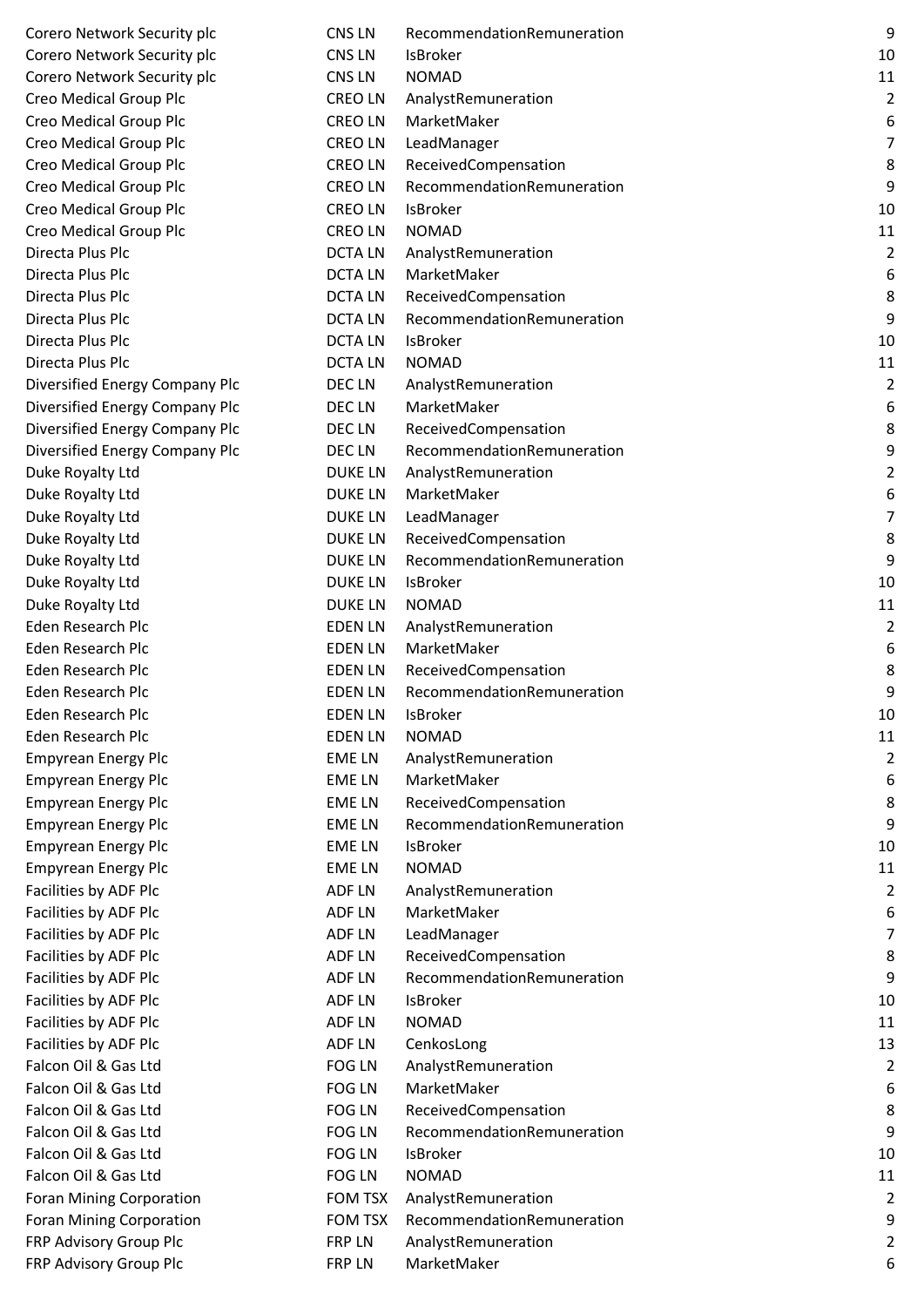| FRP Advisory Group Plc                  | <b>FRP LN</b>                  | ReceivedCompensatio                |
|-----------------------------------------|--------------------------------|------------------------------------|
| FRP Advisory Group Plc                  | <b>FRP LN</b>                  | RecommendationRen                  |
| FRP Advisory Group Plc                  | <b>FRP LN</b>                  | <b>IsBroker</b>                    |
| FRP Advisory Group Plc                  | <b>FRP LN</b>                  | <b>NOMAD</b>                       |
| <b>Fulcrum Utility Services Ltd</b>     | <b>FCRM LN</b>                 | AnalystRemuneration                |
| <b>Fulcrum Utility Services Ltd</b>     | <b>FCRM LN</b>                 | MarketMaker                        |
| <b>Fulcrum Utility Services Ltd</b>     | <b>FCRM LN</b>                 | LeadManager                        |
| <b>Fulcrum Utility Services Ltd</b>     | <b>FCRM LN</b>                 | ReceivedCompensatio                |
| <b>Fulcrum Utility Services Ltd</b>     | <b>FCRM LN</b>                 | RecommendationRen                  |
| <b>Fulcrum Utility Services Ltd</b>     | <b>FCRM LN</b>                 | <b>IsBroker</b>                    |
| <b>Fulcrum Utility Services Ltd</b>     | <b>FCRM LN</b>                 | <b>NOMAD</b>                       |
| <b>GENinCode Plc</b>                    | <b>GENILN</b>                  | AnalystRemuneration                |
| <b>GENinCode Plc</b>                    | <b>GENILN</b>                  | MarketMaker                        |
| <b>GENinCode Plc</b>                    | <b>GENILN</b>                  | LeadManager                        |
| <b>GENinCode Plc</b>                    | <b>GENILN</b>                  | ReceivedCompensatio                |
| <b>GENinCode Plc</b>                    | <b>GENILN</b>                  | RecommendationRen                  |
| <b>GENinCode Plc</b>                    | <b>GENILN</b>                  | <b>IsBroker</b>                    |
| Getech Group Plc                        | <b>GTC LN</b>                  | AnalystRemuneration                |
| Getech Group Plc                        | <b>GTC LN</b>                  | MarketMaker                        |
| Getech Group Plc                        | <b>GTC LN</b>                  | ReceivedCompensatio                |
| Getech Group Plc                        | <b>GTC LN</b>                  | RecommendationRen                  |
| Getech Group Plc                        | <b>GTC LN</b>                  | <b>IsBroker</b>                    |
| Getech Group Plc                        | <b>GTC LN</b>                  | <b>NOMAD</b>                       |
| Harland & Wolff Holdings Plc            | <b>HARL LA</b>                 | AnalystRemuneration                |
| Harland & Wolff Holdings Plc            | <b>HARL LA</b>                 | MarketMaker                        |
| Harland & Wolff Holdings Plc            | <b>HARL LA</b>                 | LeadManager                        |
| Harland & Wolff Holdings Plc            | <b>HARL LA</b>                 | ReceivedCompensatio                |
| Harland & Wolff Holdings Plc            | <b>HARL LA</b>                 | RecommendationRen                  |
| Harland & Wolff Holdings Plc            | <b>HARL LA</b>                 | <b>IsBroker</b>                    |
| Harland & Wolff Holdings Plc            | <b>HARL LA</b>                 | <b>NOMAD</b>                       |
| Harland & Wolff Holdings Plc            | <b>HARL LA</b>                 | CenkosShort                        |
| HeiQ Plc                                | <b>HEIQ L</b>                  | AnalystRemuneration                |
| HeiQ Plc                                | <b>HEIQ L</b>                  | MarketMaker                        |
| HeiQ Plc                                | <b>HEIQ L</b>                  | LeadManager                        |
| HeiQ Plc                                | <b>HEIQ L</b>                  | ReceivedCompensatio                |
| HeiQ Plc                                | <b>HEIQ L</b>                  | RecommendationRen                  |
| HeiQ Plc                                | <b>HEIQ L</b>                  | <b>IsBroker</b>                    |
|                                         |                                |                                    |
| Ingenta Plc                             | <b>ING LN</b><br><b>ING LN</b> | AnalystRemuneration<br>MarketMaker |
| Ingenta Plc                             |                                |                                    |
| Ingenta Plc                             | <b>ING LN</b>                  | ReceivedCompensatio                |
| Ingenta Plc                             | <b>ING LN</b>                  | RecommendationRen                  |
| Ingenta Plc                             | <b>ING LN</b>                  | <b>IsBroker</b>                    |
| Ingenta Plc                             | <b>ING LN</b>                  | <b>NOMAD</b>                       |
| Inspiration Healthcare Group Plc        | <b>IHCLN</b>                   | AnalystRemuneration                |
| Inspiration Healthcare Group Plc        | <b>IHCLN</b>                   | MarketMaker                        |
| Inspiration Healthcare Group Plc        | <b>IHCLN</b>                   | ReceivedCompensatio                |
| Inspiration Healthcare Group Plc        | <b>IHCLN</b>                   | RecommendationRen                  |
| <b>Inspiration Healthcare Group Plc</b> | <b>IHCLN</b>                   | <b>IsBroker</b>                    |
| Inspiration Healthcare Group Plc        | <b>IHCLN</b>                   | <b>NOMAD</b>                       |
| Intelligent Ultrasound Group Plc        | <b>IUG LN</b>                  | AnalystRemuneration                |
| Intelligent Ultrasound Group Plc        | <b>IUG LN</b>                  | MarketMaker                        |
| Intelligent Ultrasound Group Plc        | <b>IUG LN</b>                  | ReceivedCompensatio                |
| Intelligent Ultrasound Group Plc        | <b>IUG LN</b>                  | RecommendationRen                  |
| Intelligent Ultrasound Group Plc        | <b>IUG LN</b>                  | <b>IsBroker</b>                    |
| Intelligent Ultrasound Group Plc        | <b>IUG LN</b>                  | <b>NOMAD</b>                       |
| <b>IXICO Plc</b>                        | <b>IXILN</b>                   | AnalystRemuneration                |
| <b>IXICO Plc</b>                        | <b>IXILN</b>                   | MarketMaker                        |

| FRP Advisory Group Plc                  | <b>FRP LN</b>  | ReceivedCompensation       | 8                |
|-----------------------------------------|----------------|----------------------------|------------------|
| FRP Advisory Group Plc                  | FRP LN         | RecommendationRemuneration | 9                |
| FRP Advisory Group Plc                  | FRP LN         | IsBroker                   | 10               |
| FRP Advisory Group Plc                  | <b>FRP LN</b>  | <b>NOMAD</b>               | 11               |
| <b>Fulcrum Utility Services Ltd</b>     | <b>FCRM LN</b> | AnalystRemuneration        | $\overline{2}$   |
| <b>Fulcrum Utility Services Ltd</b>     | <b>FCRM LN</b> | MarketMaker                | 6                |
| <b>Fulcrum Utility Services Ltd</b>     | <b>FCRM LN</b> | LeadManager                | $\overline{7}$   |
| Fulcrum Utility Services Ltd            | <b>FCRM LN</b> | ReceivedCompensation       | 8                |
| <b>Fulcrum Utility Services Ltd</b>     | <b>FCRM LN</b> | RecommendationRemuneration | 9                |
| <b>Fulcrum Utility Services Ltd</b>     | <b>FCRM LN</b> | <b>IsBroker</b>            | 10               |
| <b>Fulcrum Utility Services Ltd</b>     | <b>FCRM LN</b> | <b>NOMAD</b>               | 11               |
| <b>GENinCode Plc</b>                    | <b>GENILN</b>  | AnalystRemuneration        | $\overline{2}$   |
| <b>GENinCode Plc</b>                    | <b>GENILN</b>  | MarketMaker                | 6                |
| <b>GENinCode Plc</b>                    | <b>GENILN</b>  | LeadManager                | $\overline{7}$   |
| <b>GENinCode Plc</b>                    | <b>GENILN</b>  | ReceivedCompensation       | 8                |
| <b>GENinCode Plc</b>                    | <b>GENILN</b>  | RecommendationRemuneration | 9                |
| <b>GENinCode Plc</b>                    | <b>GENILN</b>  | <b>IsBroker</b>            | 10               |
| Getech Group Plc                        | <b>GTC LN</b>  | AnalystRemuneration        | $\overline{2}$   |
| Getech Group Plc                        | <b>GTC LN</b>  | MarketMaker                | 6                |
| Getech Group Plc                        | <b>GTC LN</b>  | ReceivedCompensation       | 8                |
| Getech Group Plc                        | <b>GTC LN</b>  | RecommendationRemuneration | 9                |
| Getech Group Plc                        | <b>GTC LN</b>  | IsBroker                   | 10               |
| Getech Group Plc                        | <b>GTC LN</b>  | <b>NOMAD</b>               | 11               |
| Harland & Wolff Holdings Plc            | <b>HARL LA</b> | AnalystRemuneration        | $\overline{2}$   |
| Harland & Wolff Holdings Plc            | <b>HARL LA</b> | MarketMaker                | 6                |
| Harland & Wolff Holdings Plc            | <b>HARL LA</b> | LeadManager                | $\overline{7}$   |
| Harland & Wolff Holdings Plc            | <b>HARL LA</b> | ReceivedCompensation       | 8                |
| Harland & Wolff Holdings Plc            | <b>HARL LA</b> | RecommendationRemuneration | 9                |
| Harland & Wolff Holdings Plc            | <b>HARL LA</b> | IsBroker                   | 10               |
| Harland & Wolff Holdings Plc            | <b>HARL LA</b> | <b>NOMAD</b>               | 11               |
| Harland & Wolff Holdings Plc            | <b>HARL LA</b> | CenkosShort                | 12               |
| HeiQ Plc                                | <b>HEIQ L</b>  | AnalystRemuneration        | 2                |
| HeiQ Plc                                | <b>HEIQ L</b>  | MarketMaker                | 6                |
| HeiQ Plc                                | <b>HEIQ L</b>  | LeadManager                | 7                |
| HeiQ Plc                                | <b>HEIQ L</b>  | ReceivedCompensation       | 8                |
| HeiQ Plc                                | <b>HEIQ L</b>  | RecommendationRemuneration | 9                |
| HeiQ Plc                                | <b>HEIQ L</b>  | <b>IsBroker</b>            | 10               |
| Ingenta Plc                             | <b>ING LN</b>  | AnalystRemuneration        | $\overline{2}$   |
| Ingenta Plc                             | <b>ING LN</b>  | MarketMaker                | 6                |
| Ingenta Plc                             | <b>ING LN</b>  | ReceivedCompensation       | 8                |
| Ingenta Plc                             | <b>ING LN</b>  | RecommendationRemuneration | 9                |
| Ingenta Plc                             | <b>ING LN</b>  | IsBroker                   | 10               |
| Ingenta Plc                             | <b>ING LN</b>  | <b>NOMAD</b>               | 11               |
| <b>Inspiration Healthcare Group Plc</b> | <b>IHCLN</b>   | AnalystRemuneration        | $\overline{2}$   |
| <b>Inspiration Healthcare Group Plc</b> | <b>IHCLN</b>   | MarketMaker                | 6                |
| <b>Inspiration Healthcare Group Plc</b> | <b>IHCLN</b>   | ReceivedCompensation       | 8                |
| <b>Inspiration Healthcare Group Plc</b> | <b>IHCLN</b>   | RecommendationRemuneration | 9                |
| <b>Inspiration Healthcare Group Plc</b> | <b>IHCLN</b>   | IsBroker                   | 10               |
| <b>Inspiration Healthcare Group Plc</b> | <b>IHCLN</b>   | <b>NOMAD</b>               | 11               |
| Intelligent Ultrasound Group Plc        | <b>IUG LN</b>  | AnalystRemuneration        | $\overline{2}$   |
| <b>Intelligent Ultrasound Group Plc</b> | <b>IUG LN</b>  | MarketMaker                | 6                |
| Intelligent Ultrasound Group Plc        | <b>IUG LN</b>  | ReceivedCompensation       | 8                |
| Intelligent Ultrasound Group Plc        | <b>IUG LN</b>  | RecommendationRemuneration | $\boldsymbol{9}$ |
| Intelligent Ultrasound Group Plc        | <b>IUG LN</b>  | IsBroker                   | 10               |
| Intelligent Ultrasound Group Plc        | <b>IUG LN</b>  | <b>NOMAD</b>               | 11               |
| <b>IXICO Plc</b>                        | <b>IXILN</b>   | AnalystRemuneration        | 2                |
| <b>IXICO Plc</b>                        | <b>IXILN</b>   | MarketMaker                | 6                |
|                                         |                |                            |                  |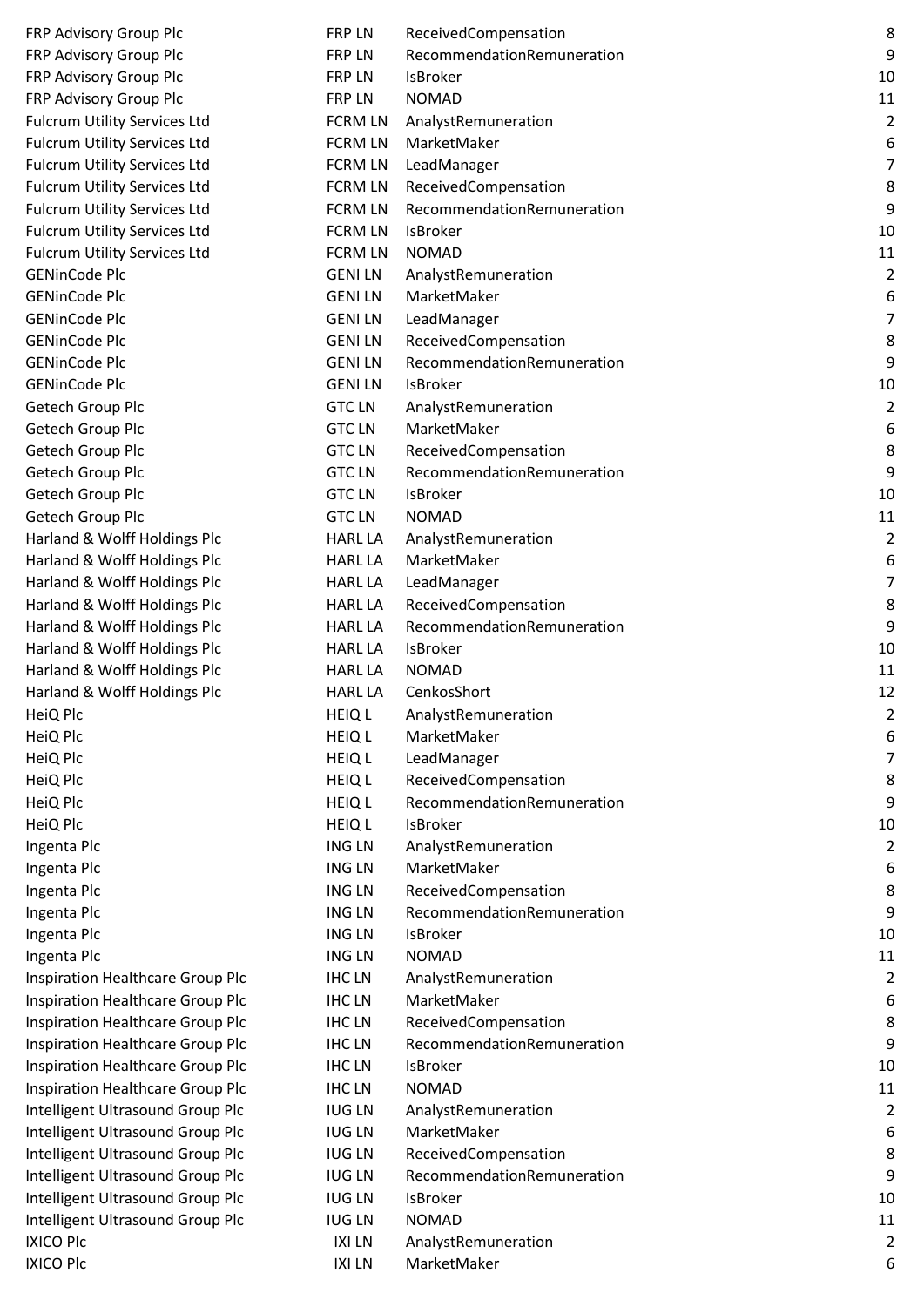| <b>IXICO Plc</b>                 | <b>IXILN</b>   | ReceivedCompensation       | 8                |
|----------------------------------|----------------|----------------------------|------------------|
| <b>IXICO Plc</b>                 | <b>IXILN</b>   | RecommendationRemuneration | 9                |
| <b>IXICO Plc</b>                 | <b>IXILN</b>   | IsBroker                   | 10               |
| <b>IXICO Plc</b>                 | <b>IXILN</b>   | <b>NOMAD</b>               | 11               |
| Landore Resources Ltd            | LND LN         | AnalystRemuneration        | $\overline{2}$   |
| Landore Resources Ltd            | LND LN         | MarketMaker                | 6                |
| Landore Resources Ltd            | LND LN         | ReceivedCompensation       | 8                |
| Landore Resources Ltd            | LND LN         | RecommendationRemuneration | 9                |
| Landore Resources Ltd            | LND LN         | <b>IsBroker</b>            | 10               |
| Landore Resources Ltd            | LND LN         | <b>NOMAD</b>               | 11               |
| LoopUp Group Plc                 | <b>LOOP LN</b> | AnalystRemuneration        | $\overline{2}$   |
| LoopUp Group Plc                 | <b>LOOP LN</b> | MarketMaker                | 6                |
| LoopUp Group Plc                 | <b>LOOP LN</b> | LeadManager                | $\overline{7}$   |
| LoopUp Group Plc                 | LOOP LN        | ReceivedCompensation       | 8                |
| LoopUp Group Plc                 | <b>LOOP LN</b> | RecommendationRemuneration | 9                |
| LoopUp Group Plc                 | LOOP LN        | IsBroker                   | 10               |
| Lords Group Trading Plc          | <b>LORD LN</b> | AnalystRemuneration        | $\overline{2}$   |
| Lords Group Trading Plc          | <b>LORD LN</b> | MarketMaker                | 6                |
| Lords Group Trading Plc          | <b>LORD LN</b> | LeadManager                | $\overline{7}$   |
| <b>Lords Group Trading Plc</b>   | <b>LORD LN</b> | ReceivedCompensation       | 8                |
| <b>Lords Group Trading Plc</b>   | <b>LORD LN</b> | RecommendationRemuneration | 9                |
| <b>Lords Group Trading Plc</b>   | <b>LORD LN</b> | IsBroker                   | 10               |
| <b>Lords Group Trading Plc</b>   | <b>LORD LN</b> | <b>NOMAD</b>               | 11               |
| Marlowe Plc                      | <b>MRLLN</b>   | AnalystRemuneration        | 2                |
| <b>Marlowe Plc</b>               | <b>MRLLN</b>   | MarketMaker                | 6                |
| <b>Marlowe Plc</b>               | <b>MRLLN</b>   | LeadManager                | $\overline{7}$   |
| <b>Marlowe Plc</b>               | <b>MRLLN</b>   | ReceivedCompensation       | 8                |
| <b>Marlowe Plc</b>               | <b>MRLLN</b>   | RecommendationRemuneration | 9                |
| Marlowe Plc                      | <b>MRLLN</b>   | IsBroker                   | 10               |
| <b>Marlowe Plc</b>               | <b>MRLLN</b>   | <b>NOMAD</b>               | 11               |
| Mercantile Ports & Logistics Ltd | <b>MPL LN</b>  | AnalystRemuneration        | $\overline{2}$   |
| Mercantile Ports & Logistics Ltd | <b>MPL LN</b>  | MarketMaker                | 6                |
| Mercantile Ports & Logistics Ltd | <b>MPL LN</b>  | LeadManager                | $\overline{7}$   |
| Mercantile Ports & Logistics Ltd | <b>MPL LN</b>  | ReceivedCompensation       | 8                |
| Mercantile Ports & Logistics Ltd | <b>MPL LN</b>  | RecommendationRemuneration | 9                |
| Mercantile Ports & Logistics Ltd | <b>MPL LN</b>  | IsBroker                   | 10               |
| Mercantile Ports & Logistics Ltd | <b>MPL LN</b>  | <b>NOMAD</b>               | 11               |
| Mercantile Ports & Logistics Ltd | <b>MPL LN</b>  | CenkosLong                 | 13               |
| MJ Hudson Group Plc              | MJH LN         | AnalystRemuneration        | $\overline{2}$   |
| MJ Hudson Group Plc              | MJH LN         | MarketMaker                | 6                |
| MJ Hudson Group Plc              | MJH LN         | ReceivedCompensation       | 8                |
| MJ Hudson Group Plc              | <b>MJH LN</b>  | RecommendationRemuneration | 9                |
| MJ Hudson Group Plc              | MJH LN         | IsBroker                   | 10               |
| MJ Hudson Group Plc              | <b>MJH LN</b>  | <b>NOMAD</b>               | 11               |
| MJ Hudson Group Plc              | MJH LN         | CenkosLong                 | 13               |
| Neometals Ltd                    | <b>NMT</b>     | AnalystRemuneration        | $\overline{2}$   |
| Neometals Ltd                    | <b>NMT</b>     | MarketMaker                | $\boldsymbol{6}$ |
| Neometals Ltd                    | <b>NMT</b>     | ReceivedCompensation       | 8                |
| Neometals Ltd                    | <b>NMT</b>     | RecommendationRemuneration | 9                |
| Neometals Ltd                    | <b>NMT</b>     | IsBroker                   | 10               |
| Neometals Ltd                    | <b>NMT</b>     | <b>NOMAD</b>               | 11               |
| NextEnergy Solar Fund Plc        | <b>NESF LN</b> | AnalystRemuneration        | $\overline{2}$   |
| NextEnergy Solar Fund Plc        | <b>NESF LN</b> | MarketMaker                | 6                |
| NextEnergy Solar Fund Plc        | <b>NESF LN</b> | ReceivedCompensation       | 8                |
| NextEnergy Solar Fund Plc        | <b>NESF LN</b> | RecommendationRemuneration | 9                |
| <b>NextEnergy Solar Fund Plc</b> | <b>NESF LN</b> | IsBroker                   | 10               |
| NextEnergy Solar Fund Plc        | <b>NESF LN</b> | <b>NOMAD</b>               | 11               |
|                                  |                |                            |                  |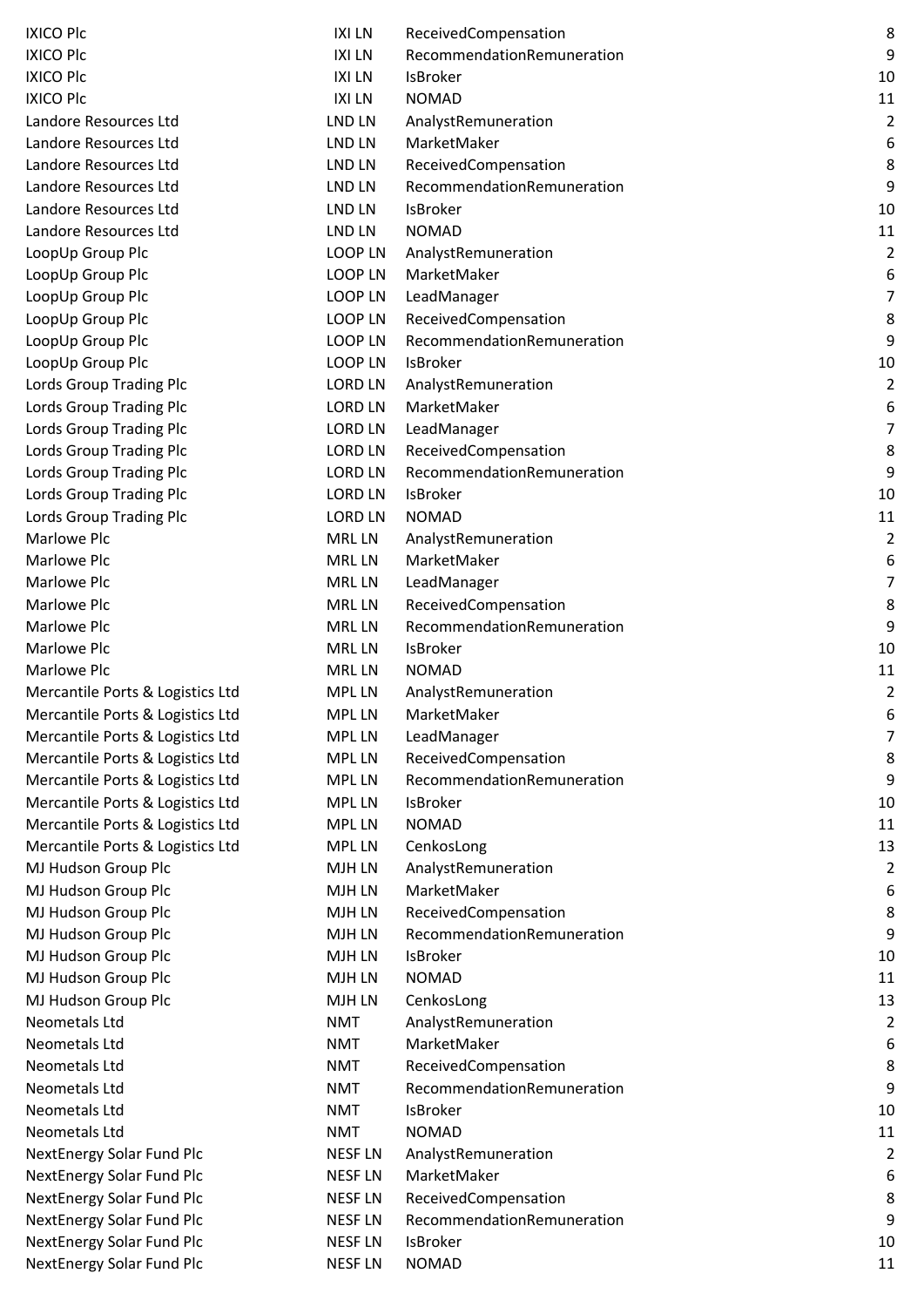| One Media iP Group Plc            | <b>OMIPLN</b> | AnalystRemuneration        | $\overline{2}$ |
|-----------------------------------|---------------|----------------------------|----------------|
| One Media iP Group Plc            | <b>OMIPLN</b> | MarketMaker                | 6              |
| One Media iP Group Plc            | <b>OMIPLN</b> | ReceivedCompensation       | $\,8\,$        |
| One Media iP Group Plc            | <b>OMIPLN</b> | RecommendationRemuneration | 9              |
| One Media iP Group Plc            | <b>OMIPLN</b> | <b>IsBroker</b>            | 10             |
| <b>OPG Power Ventures Plc</b>     | OPG LN        | AnalystRemuneration        | $\overline{2}$ |
| <b>OPG Power Ventures Plc</b>     | OPG LN        | MarketMaker                | 6              |
| <b>OPG Power Ventures Plc</b>     | OPG LN        | ReceivedCompensation       | 8              |
| <b>OPG Power Ventures Plc</b>     | OPG LN        | RecommendationRemuneration | 9              |
| <b>OPG Power Ventures Plc</b>     | OPG LN        | <b>IsBroker</b>            | 10             |
| <b>OPG Power Ventures Plc</b>     | OPG LN        | <b>NOMAD</b>               | 11             |
| <b>OptiBiotix Health Plc</b>      | <b>OPTILN</b> | AnalystRemuneration        | $\overline{2}$ |
| <b>OptiBiotix Health Plc</b>      | <b>OPTILN</b> | MarketMaker                | 6              |
| <b>OptiBiotix Health Plc</b>      | <b>OPTILN</b> | ReceivedCompensation       | 8              |
| <b>OptiBiotix Health Plc</b>      | <b>OPTILN</b> | RecommendationRemuneration | 9              |
| <b>OptiBiotix Health Plc</b>      | <b>OPTILN</b> | IsBroker                   | 10             |
| Pelatro Plc                       | PTRO LN       | AnalystRemuneration        | $\overline{2}$ |
| Pelatro Plc                       | PTRO LN       | MarketMaker                | 6              |
| Pelatro Plc                       | PTRO LN       | LeadManager                | $\overline{7}$ |
| Pelatro Plc                       | PTRO LN       | ReceivedCompensation       | 8              |
| Pelatro Plc                       | PTRO LN       | RecommendationRemuneration | 9              |
| Pelatro Plc                       | <b>PTROLN</b> | <b>IsBroker</b>            | 10             |
| Pelatro Plc                       | PTRO LN       | <b>NOMAD</b>               | 11             |
| Personal Group Holdings Plc       | <b>PGH LN</b> | AnalystRemuneration        | $\overline{2}$ |
| Personal Group Holdings Plc       | <b>PGH LN</b> | MarketMaker                | 6              |
|                                   | <b>PGH LN</b> |                            | 8              |
| Personal Group Holdings Plc       |               | ReceivedCompensation       | 9              |
| Personal Group Holdings Plc       | <b>PGH LN</b> | RecommendationRemuneration |                |
| Personal Group Holdings Plc       | <b>PGH LN</b> | IsBroker                   | 10             |
| Personal Group Holdings Plc       | <b>PGH LN</b> | <b>NOMAD</b>               | 11             |
| <b>Plant Health Care Plc</b>      | PHC LN        | AnalystRemuneration        | $\overline{2}$ |
| <b>Plant Health Care Plc</b>      | PHC LN        | MarketMaker                | 6              |
| <b>Plant Health Care Plc</b>      | PHC LN        | LeadManager                | 7              |
| <b>Plant Health Care Plc</b>      | PHC LN        | ReceivedCompensation       | 8              |
| <b>Plant Health Care Plc</b>      | PHC LN        | RecommendationRemuneration | 9              |
| <b>Plant Health Care Plc</b>      | PHC LN        | IsBroker                   | 10             |
| <b>Plant Health Care Plc</b>      | PHC LN        | <b>NOMAD</b>               | 11             |
| Plexus Holdings Plc               | POS LN        | AnalystRemuneration        | $\overline{2}$ |
| Plexus Holdings Plc               | POS LN        | MarketMaker                | 6              |
| Plexus Holdings Plc               | POS LN        | ReceivedCompensation       | 8              |
| Plexus Holdings Plc               | POS LN        | RecommendationRemuneration | 9              |
| Plexus Holdings Plc               | POS LN        | IsBroker                   | 10             |
| Plexus Holdings Plc               | POS LN        | <b>NOMAD</b>               | 11             |
| Plexus Holdings Plc               | POS LN        | CenkosLong                 | 13             |
| Rosslyn Data Technologies Plc     | <b>RDT LN</b> | AnalystStockInCompany      | 1              |
| Rosslyn Data Technologies Plc     | <b>RDT LN</b> | AnalystRemuneration        | $\overline{2}$ |
| Rosslyn Data Technologies Plc     | <b>RDT LN</b> | MarketMaker                | 6              |
| Rosslyn Data Technologies Plc     | <b>RDT LN</b> | ReceivedCompensation       | 8              |
| Rosslyn Data Technologies Plc     | <b>RDT LN</b> | RecommendationRemuneration | 9              |
| Rosslyn Data Technologies Plc     | <b>RDT LN</b> | IsBroker                   | 10             |
| Rosslyn Data Technologies Plc     | <b>RDT LN</b> | <b>NOMAD</b>               | 11             |
| Round Hill Music Royalty Fund Ltd | <b>RHM LN</b> | AnalystRemuneration        | $\overline{2}$ |
| Round Hill Music Royalty Fund Ltd | <b>RHM LN</b> | MarketMaker                | 6              |
| Round Hill Music Royalty Fund Ltd | <b>RHM LN</b> | LeadManager                | $\overline{7}$ |
| Round Hill Music Royalty Fund Ltd | <b>RHM LN</b> | ReceivedCompensation       | 8              |
| Round Hill Music Royalty Fund Ltd | <b>RHM LN</b> | RecommendationRemuneration | 9              |
| Round Hill Music Royalty Fund Ltd | <b>RHM LN</b> | IsBroker                   | 10             |
| Round Hill Music Royalty Fund Ltd | <b>RHM LN</b> | <b>NOMAD</b>               | 11             |
|                                   |               |                            |                |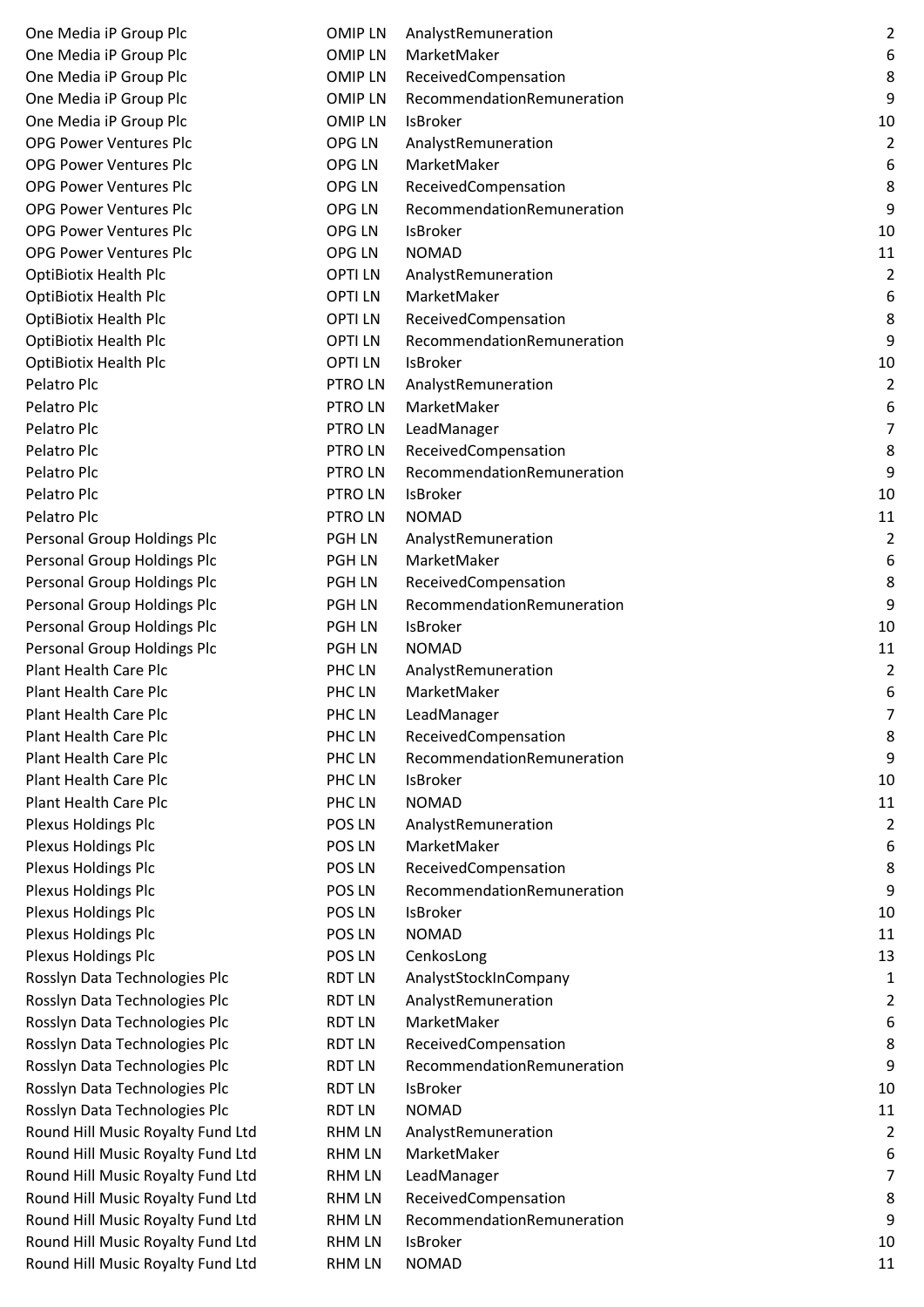| <b>RUA Life Sciences Plc</b>      | <b>RUALN</b>   | AnalystRemuneration        | $\overline{2}$   |
|-----------------------------------|----------------|----------------------------|------------------|
| <b>RUA Life Sciences Plc</b>      | <b>RUALN</b>   | MarketMaker                | 6                |
| <b>RUA Life Sciences Plc</b>      | <b>RUALN</b>   | LeadManager                | $\overline{7}$   |
| <b>RUA Life Sciences Plc</b>      | <b>RUALN</b>   | ReceivedCompensation       | 8                |
| <b>RUA Life Sciences Plc</b>      | <b>RUALN</b>   | RecommendationRemuneration | $\boldsymbol{9}$ |
| <b>RUA Life Sciences Plc</b>      | <b>RUALN</b>   | IsBroker                   | 10               |
| Seeing Machines Ltd               | <b>SEE LN</b>  | AnalystStockInCompany      | $\mathbf{1}$     |
| Seeing Machines Ltd               | <b>SEE LN</b>  | AnalystRemuneration        | $\overline{2}$   |
| Seeing Machines Ltd               | <b>SEE LN</b>  | MarketMaker                | 6                |
| Seeing Machines Ltd               | <b>SEE LN</b>  | ReceivedCompensation       | 8                |
| Seeing Machines Ltd               | <b>SEE LN</b>  | RecommendationRemuneration | 9                |
| Shearwater Group Plc              | SWG LN         | AnalystRemuneration        | $\overline{2}$   |
| <b>Shearwater Group Plc</b>       | SWG LN         | MarketMaker                | 6                |
| <b>Shearwater Group Plc</b>       | SWG LN         | ReceivedCompensation       | 8                |
| <b>Shearwater Group Plc</b>       | SWG LN         | RecommendationRemuneration | 9                |
| <b>Shearwater Group Plc</b>       | <b>SWG LN</b>  | IsBroker                   | 10               |
| Shearwater Group Plc              | SWG LN         | <b>NOMAD</b>               | 11               |
| SkinBioTherapeutics Plc           | <b>SBTX LN</b> | AnalystRemuneration        | $\overline{2}$   |
| SkinBioTherapeutics Plc           | <b>SBTX LN</b> | MarketMaker                | 6                |
| SkinBioTherapeutics Plc           | <b>SBTX LN</b> | LeadManager                | $\overline{7}$   |
| SkinBioTherapeutics Plc           | <b>SBTX LN</b> | ReceivedCompensation       | $\,8\,$          |
| SkinBioTherapeutics Plc           | <b>SBTX LN</b> | RecommendationRemuneration | 9                |
| SkinBioTherapeutics Plc           | <b>SBTX LN</b> | <b>IsBroker</b>            | 10               |
| SkinBioTherapeutics Plc           | <b>SBTX LN</b> | <b>NOMAD</b>               | 11               |
| <b>Smart Metering Systems Plc</b> | SMS LN         | AnalystStockInCompany      | $\mathbf{1}$     |
| <b>Smart Metering Systems Plc</b> | <b>SMSLN</b>   | AnalystRemuneration        | $\overline{2}$   |
| <b>Smart Metering Systems Plc</b> | <b>SMSLN</b>   | MarketMaker                | 6                |
| <b>Smart Metering Systems Plc</b> | <b>SMSLN</b>   | ReceivedCompensation       | 8                |
| <b>Smart Metering Systems Plc</b> | <b>SMSLN</b>   | RecommendationRemuneration | 9                |
| <b>Smart Metering Systems Plc</b> | <b>SMSLN</b>   | IsBroker                   | 10               |
| Smart Metering Systems Plc        | <b>SMSLN</b>   | <b>NOMAD</b>               | 11               |
| South Harz Potash Ltd             | <b>SHP</b>     | AnalystRemuneration        | $\overline{2}$   |
| South Harz Potash Ltd             | <b>SHP</b>     | MarketMaker                | 6                |
| South Harz Potash Ltd             | <b>SHP</b>     | LeadManager                | $\overline{7}$   |
| South Harz Potash Ltd             | <b>SHP</b>     | ReceivedCompensation       | 8                |
| South Harz Potash Ltd             | <b>SHP</b>     | RecommendationRemuneration | 9                |
| South Harz Potash Ltd             | <b>SHP</b>     | IsBroker                   | 10               |
| <b>Tandem Group Plc</b>           | TND LN         | AnalystRemuneration        | $\overline{2}$   |
| <b>Tandem Group Plc</b>           | <b>TND LN</b>  | MarketMaker                | 6                |
| <b>Tandem Group Plc</b>           | <b>TND LN</b>  | ReceivedCompensation       | 8                |
| <b>Tandem Group Plc</b>           | <b>TND LN</b>  | RecommendationRemuneration | 9                |
| <b>Tandem Group Plc</b>           | <b>TND LN</b>  | IsBroker                   | 10               |
| <b>Tandem Group Plc</b>           | <b>TND LN</b>  | <b>NOMAD</b>               | 11               |
| Tasty Plc                         | <b>TAST LN</b> | AnalystRemuneration        | $\overline{2}$   |
| Tasty Plc                         | <b>TAST LN</b> | MarketMaker                | 6                |
| Tasty Plc                         | <b>TAST LN</b> | ReceivedCompensation       | 8                |
| Tasty Plc                         | <b>TAST LN</b> | RecommendationRemuneration | 9                |
| Tasty Plc                         | <b>TAST LN</b> | IsBroker                   | 10               |
| Tasty Plc                         | <b>TAST LN</b> | <b>NOMAD</b>               | 11               |
| TClarke Plc                       | <b>CTOLN</b>   | AnalystRemuneration        | $\overline{2}$   |
| TClarke Plc                       | <b>CTOLN</b>   | MarketMaker                | 6                |
| TClarke Plc                       | <b>CTOLN</b>   | ReceivedCompensation       | 8                |
| TClarke Plc                       | <b>CTOLN</b>   | RecommendationRemuneration | 9                |
| TClarke Plc                       | <b>CTOLN</b>   | IsBroker                   | 10               |
| TClarke Plc                       | <b>CTOLN</b>   | <b>NOMAD</b>               | 11               |
| Tethys Oil AB                     | <b>TETY SE</b> | AnalystRemuneration        | $\overline{2}$   |
| Tethys Oil AB                     | <b>TETY SE</b> | RecommendationRemuneration | 9                |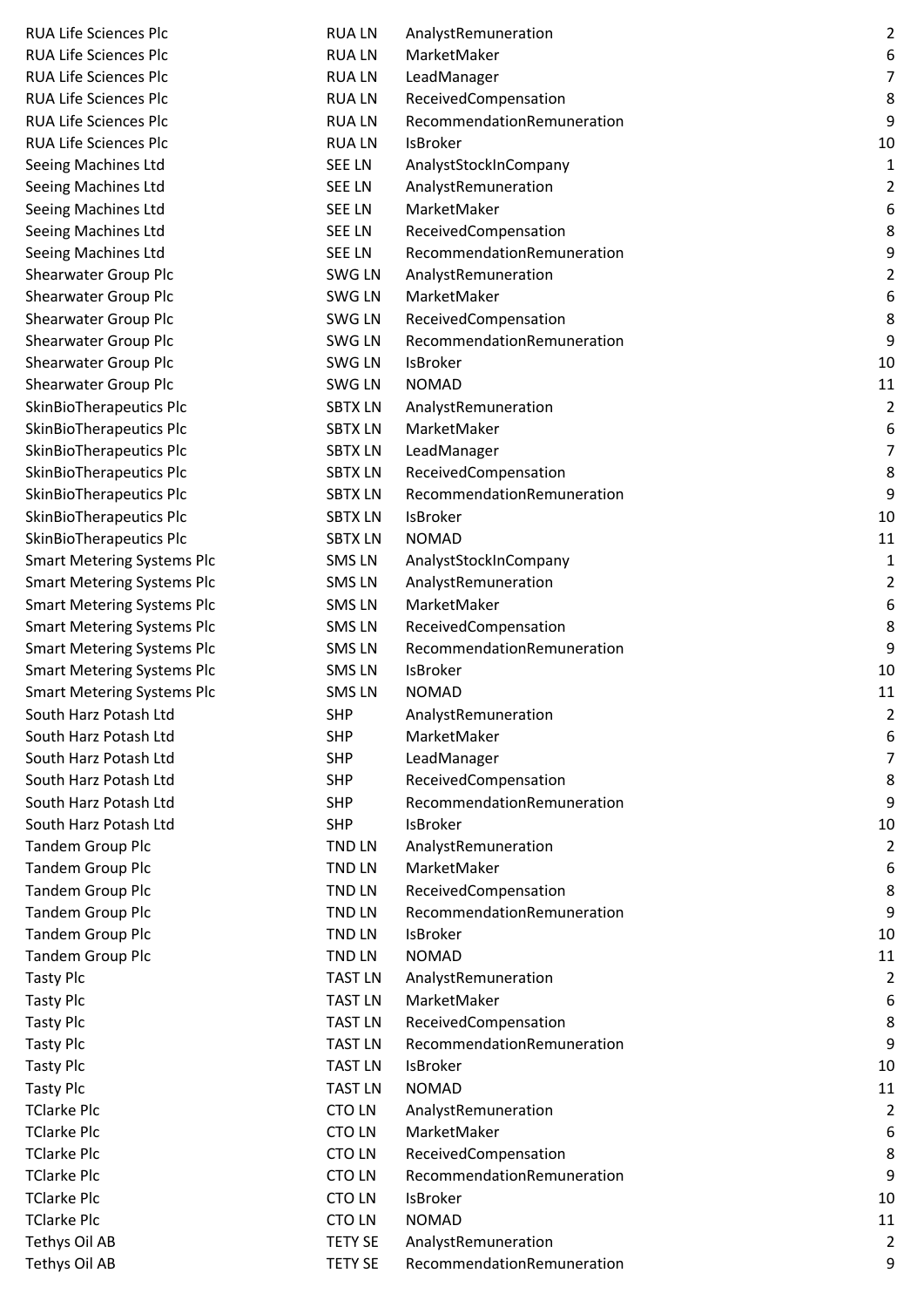| The Property Franchise Group                  | <b>TPFG LN</b> | AnalystRemuneration        | $\overline{2}$   |
|-----------------------------------------------|----------------|----------------------------|------------------|
| The Property Franchise Group                  | <b>TPFG LN</b> | MarketMaker                | 6                |
| The Property Franchise Group                  | <b>TPFG LN</b> | ReceivedCompensation       | 8                |
| The Property Franchise Group                  | <b>TPFG LN</b> | RecommendationRemuneration | 9                |
| The Property Franchise Group                  | <b>TPFG LN</b> | <b>IsBroker</b>            | 10               |
| The Property Franchise Group                  | <b>TPFG LN</b> | <b>NOMAD</b>               | 11               |
| Time Finance plc                              | <b>TIME LN</b> | AnalystRemuneration        | $\overline{2}$   |
| Time Finance plc                              | <b>TIME LN</b> | MarketMaker                | $\boldsymbol{6}$ |
| Time Finance plc                              | <b>TIME LN</b> | ReceivedCompensation       | $\,8\,$          |
| Time Finance plc                              | <b>TIME LN</b> | RecommendationRemuneration | $\boldsymbol{9}$ |
| Time Finance plc                              | <b>TIME LN</b> | <b>IsBroker</b>            | 10               |
| Time Finance plc                              | <b>TIME LN</b> | <b>NOMAD</b>               | 11               |
| <b>TMT Investments Plc</b>                    | <b>TMT LN</b>  | AnalystRemuneration        | $\overline{2}$   |
| <b>TMT Investments Plc</b>                    | <b>TMT LN</b>  | MarketMaker                | 6                |
| <b>TMT Investments Plc</b>                    | <b>TMT LN</b>  | LeadManager                | $\overline{7}$   |
| <b>TMT Investments Plc</b>                    | <b>TMT LN</b>  | ReceivedCompensation       | 8                |
| <b>TMT Investments Plc</b>                    | <b>TMT LN</b>  | RecommendationRemuneration | 9                |
| <b>TMT Investments Plc</b>                    | <b>TMT LN</b>  | <b>IsBroker</b>            | 10               |
| TP Group Plc                                  | <b>TPG LN</b>  | AnalystRemuneration        | $\overline{2}$   |
| TP Group Plc                                  | <b>TPG LN</b>  | MarketMaker                | 6                |
| TP Group Plc                                  | <b>TPG LN</b>  | ReceivedCompensation       | 8                |
| TP Group Plc                                  | <b>TPG LN</b>  | RecommendationRemuneration | 9                |
| TP Group Plc                                  | <b>TPG LN</b>  | <b>IsBroker</b>            | 10               |
| TP Group Plc                                  | <b>TPG LN</b>  | <b>NOMAD</b>               | 11               |
| TP Group Plc                                  | <b>TPG LN</b>  | CenkosLong                 | 13               |
| <b>Trinity Exploration and Production Plc</b> | <b>TRIN LN</b> | AnalystRemuneration        | $\overline{2}$   |
| <b>Trinity Exploration and Production Plc</b> | <b>TRIN LN</b> | MarketMaker                | 6                |
| <b>Trinity Exploration and Production Plc</b> | <b>TRIN LN</b> | ReceivedCompensation       | 8                |
| <b>Trinity Exploration and Production Plc</b> | <b>TRIN LN</b> | RecommendationRemuneration | 9                |
| <b>Trinity Exploration and Production Plc</b> | <b>TRIN LN</b> | <b>IsBroker</b>            | 10               |
| ValiRx Plc                                    | <b>VAL LN</b>  | AnalystRemuneration        | $\overline{2}$   |
| ValiRx Plc                                    | <b>VAL LN</b>  | MarketMaker                | 6                |
| ValiRx Plc                                    | VAL LN         | ReceivedCompensation       | 8                |
| ValiRx Plc                                    | <b>VAL LN</b>  | RecommendationRemuneration | 9                |
| ValiRx Plc                                    | <b>VAL LN</b>  | <b>IsBroker</b>            | 10               |
| <b>Velocity Composites Plc</b>                | <b>VEL LN</b>  | AnalystRemuneration        | $\overline{2}$   |
| <b>Velocity Composites Plc</b>                | <b>VEL LN</b>  | MarketMaker                | 6                |
| <b>Velocity Composites Plc</b>                | <b>VEL LN</b>  | ReceivedCompensation       | 8                |
| <b>Velocity Composites Plc</b>                | <b>VEL LN</b>  | RecommendationRemuneration | 9                |
| <b>Velocity Composites Plc</b>                | <b>VEL LN</b>  | IsBroker                   | 10               |
| <b>Velocity Composites Plc</b>                | <b>VEL LN</b>  | <b>NOMAD</b>               | 11               |
| Venture Life Group Plc                        | VLG LN         | AnalystRemuneration        | $\overline{2}$   |
| Venture Life Group Plc                        | <b>VLG LN</b>  | MarketMaker                | 6                |
| Venture Life Group Plc                        | <b>VLG LN</b>  | LeadManager                | $\overline{7}$   |
| Venture Life Group Plc                        | <b>VLG LN</b>  | ReceivedCompensation       | 8                |
| Venture Life Group Plc                        | <b>VLG LN</b>  | RecommendationRemuneration | 9                |
| Venture Life Group Plc                        | <b>VLG LN</b>  | <b>IsBroker</b>            | 10               |
| Venture Life Group Plc                        | <b>VLG LN</b>  | <b>NOMAD</b>               | 11               |
| Vianet Group Plc                              | <b>VNET LN</b> | AnalystRemuneration        | $\overline{2}$   |
| Vianet Group Plc                              | <b>VNET LN</b> | MarketMaker                | 6                |
| Vianet Group Plc                              | <b>VNET LN</b> | ReceivedCompensation       | 8                |
| Vianet Group Plc                              | <b>VNET LN</b> | RecommendationRemuneration | 9                |
| Vianet Group Plc                              | <b>VNET LN</b> | IsBroker                   | 10               |
| Vianet Group Plc                              | <b>VNET LN</b> | <b>NOMAD</b>               | 11               |
| <b>Wentworth Resources Plc</b>                | <b>WEN LN</b>  | AnalystRemuneration        | $\overline{2}$   |
| <b>Wentworth Resources Plc</b>                | <b>WEN LN</b>  | MarketMaker                | 6                |
| <b>Wentworth Resources Plc</b>                | WEN LN         | RecommendationRemuneration | 9                |